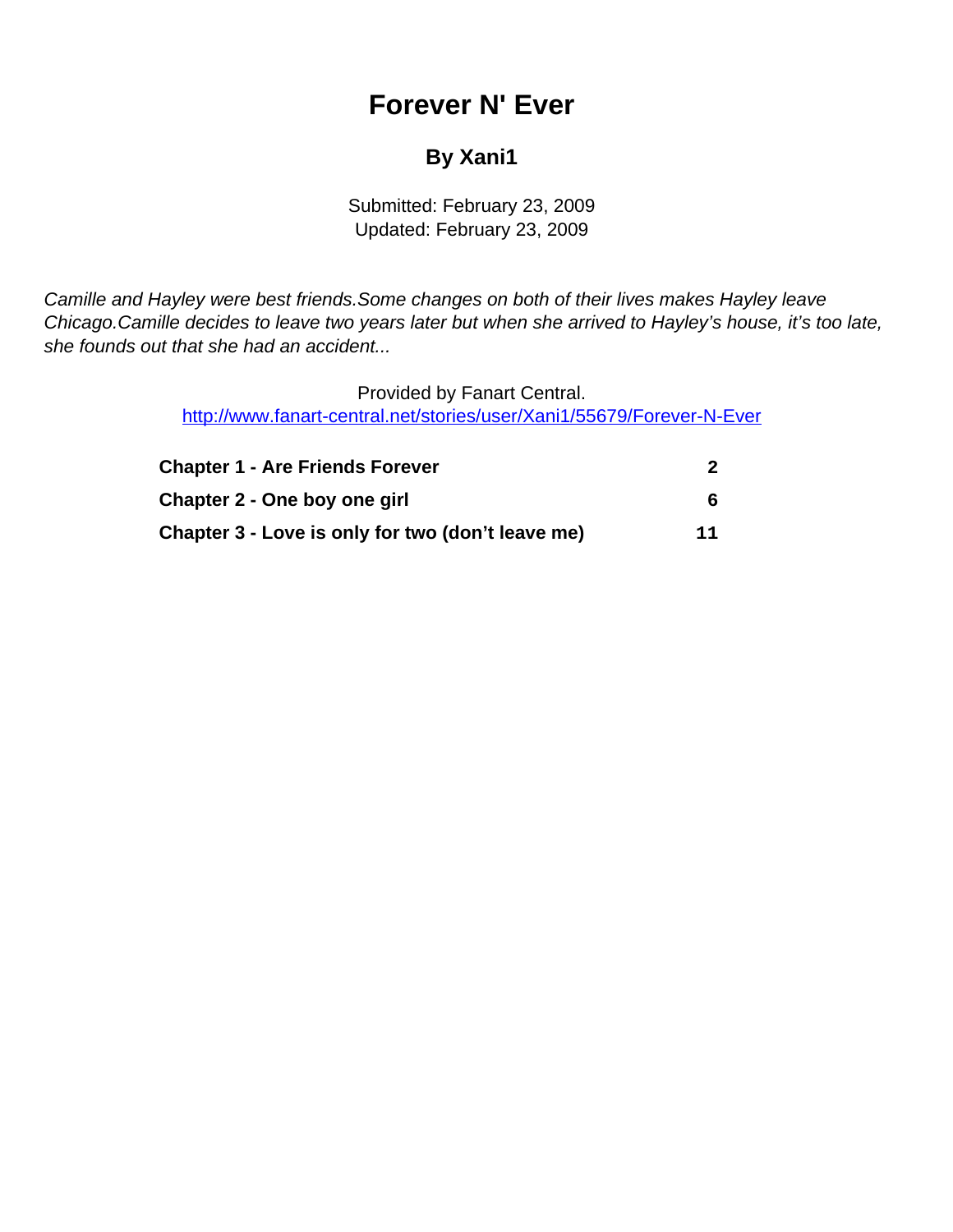### **1 - Are Friends Forever**

### <span id="page-1-0"></span>Forever and ever

#### Dedicated to my best friend

Who rockz just like our friendship

---------------Xani

Chapter 1: Are friends forever?

-Hayley! She said I can fly They both laugh

-Can you come over here little& Hayley sighed Just come over here

-Ok, Im coming Camille said

They were playing just like when they were 7 and 8 years old.

-Hayley! Camille yelled horrified What are you looking on the internet!?

Camille was 10 years old then, Hayley was 11. Both were best friends since 3 years, something awesome because they were different in many ways. Hayley was a distracted, cool girl. She had nice features just like her brother, Pete Wentz; she had light brown eyes and a big nice smile. Camille was a shy, calm girl; she had some features of her brother Brendon Urie and big shiny green eyes. They both had famous brothers (well only Pete was famous then).

-My god! Camille said I don t want to see

-Oh come on! Hayley replied It s just a naked guy!

-Just.... Camille was horrified It s not that awesome She bit her lip

Hayley laughed

-Weird She sighed you are weird

-Well it s not my fault&

They both were giggling when someone entered to the room

-Oh my god Hayley said closing the naked guy picture

-Girls, what where you looking on internet?! This blond cute guy, named Patrick Stump said

-Oh! Camille yelled Patrick! She blushed Is not what you think&

-It s my fault... Hayley said

-I-its ok girls Patrick said

-Dont tell Pete! Hayley cried

-It s not that& bad Trick sighed I saw& that stuff when I was your age

-Naked guys?! Both said

-No, not that exactly He said Well dinner is&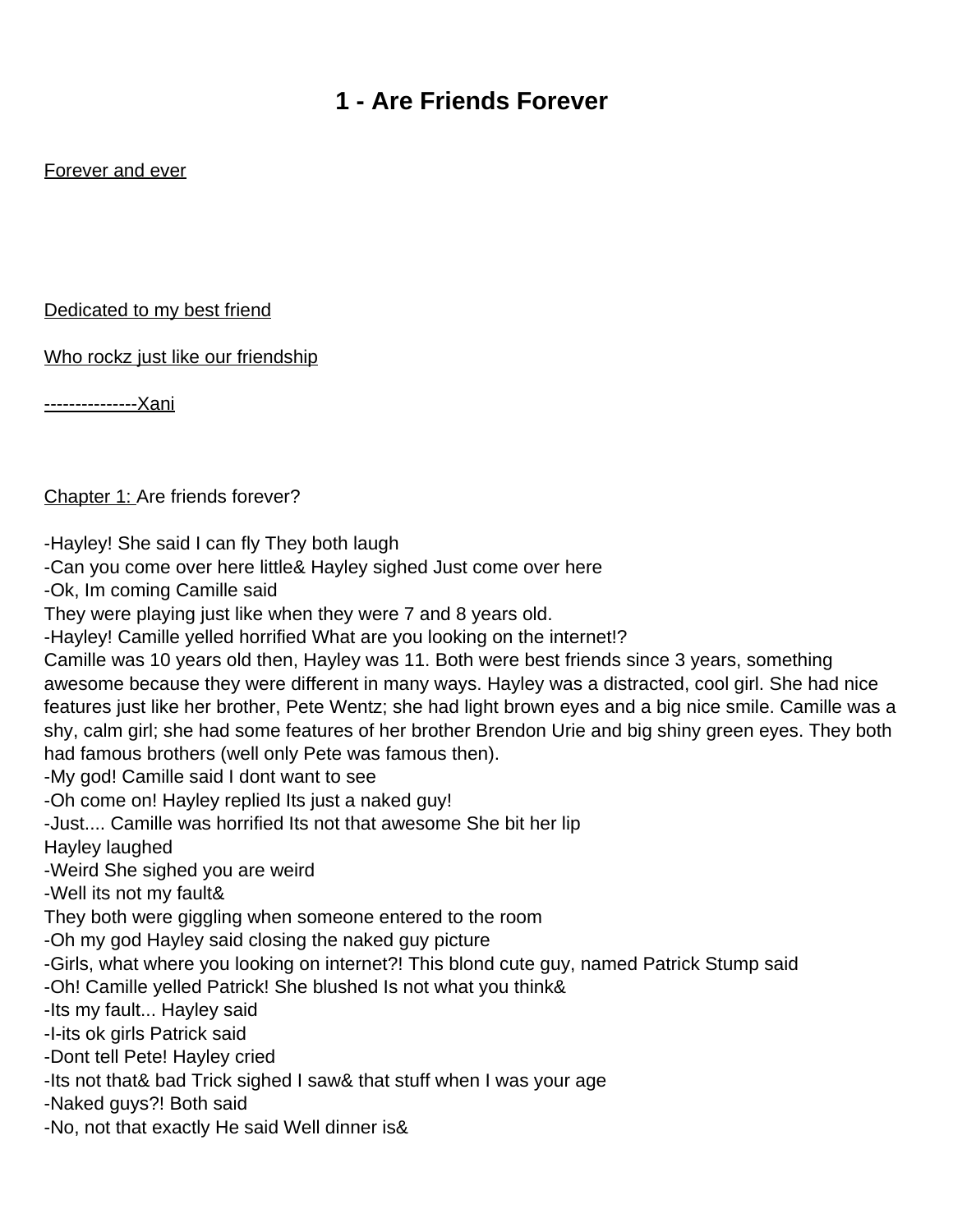They two girls ran down stairs and sat on the table -We want dinner! Hayley said -Yes! Cammie replied Hayley She whispered Imagine Pete naked She was drooling all over the table. -What?! She yelled No! He is my brother, you idiot Pete came with two hamburgers -Yummy! Hayley exclaimed -Yum! Camille said Were is Bden She asked -He& is not going to come Pete said -Oh, cool so can I sleep over? The girl said begging -Why not.... Patrick said Hayley is staying too right? Patrick asked Pete -Sure He said The girls looked at each other -Cool, pajama party! Camille exclaimed They laughed -But no more porn! Patrick said -Porn? Pete asked -No-nothing Patrick said stammering It s a secret, isn t it? He whispered to them The girls went up stairs and lay on the play room floor. Hayley looked at Camille. -Cam She said Friends for ever? -No Cam smiled For ever and ever They laughed -I really like Ryan -Ryan Ross Cammie replied Yeah he is awesome -Its mine Hal said -Ok&, I got Patrick Camille whispered -Who got me? He said interrupting them -No one! Camille yelled getting red

They passed all night talking about music and singing theirs favorite songs until Hayley sang a song that made Camille a little sad.

-I miss you, I miss you so bad, I don t forget you oh it s so sad.... Hayley s voice was so amazing that made Camille cry.

Tears were falling down.

-Oh, Cammie She said worried What s happening?

-Hal, I think Brendon is going... She said crying He is going to leave us. Yesterday mom was arguing with him and he said he was going to leave home for ever; I don t want him to go! She broke in tears -He is not going to leave you&

-yes he is going to&

They both hugged

-Well, you have me! She smirked The awesome me and Patrick!

Camille rolled her eyes

-You, how cool She said

-Hey! Im awesome

They laughed and played for a while, Hayley wanted to sleep and they both went to sleep. Hayley was closing her eyes when Camille said something that made Hayley sad&

-For ever? She said So that means you are not going to leave me

-Of course not.... She smiled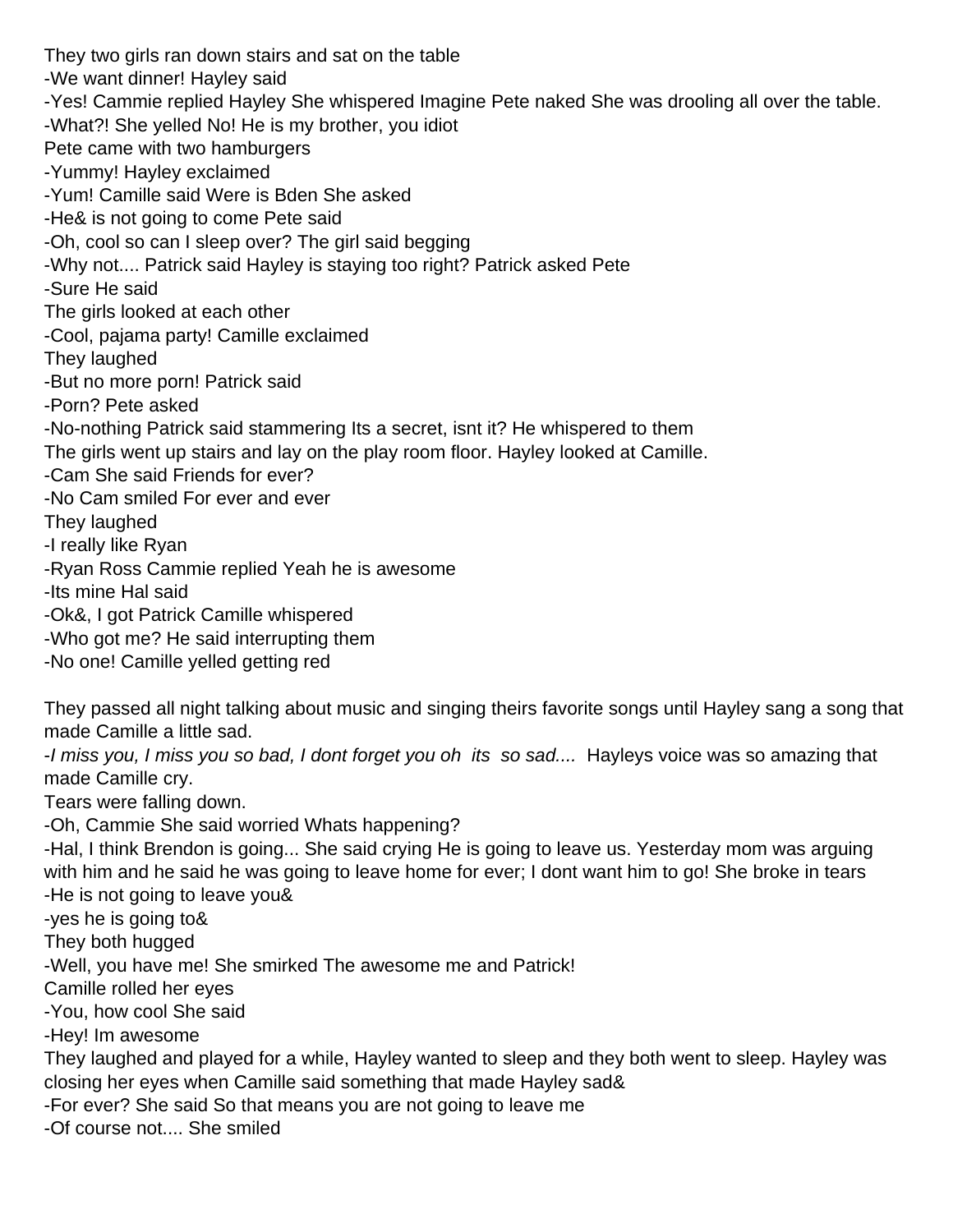But Hal knew & that she wasn t going to be there & For ever.

It was fresh morning and Hayley woke up first.

-Cammie! She yelled It s late!

-Late for what&

-You have to go home!

-Oh... She sighed I don t want to go home&

-But you have to

They were a little sad&

-I wish I could stay... Cam sighed

-Don t be stupid, enjoy your brother!

-Because he is going to leave

-Shut up!

Camille went to his house trying not to remember the fact that she wasnt going to see his brother.

-Camille Urie! Her mother yelled Where were you!

-In Patrick s house with Hayley She said

Her mother went sad

-Uhm... She said

-Where is Bden Cam sighed

-He&

Camille sighed and broke in tears

-You kicked him out!

She went running to one of the parks in front of her house

-I hate the world She said with her soul full of pain Why my brother? Why the only guy that loved me? She cried so hard that her head started to hurt.

-Cammie! Someone yelled

-Hal! She yelled He is gone, Brenny is not here anymore&.

-Cam, that can t be&

-Yes! She yelled He is gone! He is not here anymore!

-No! Hal smiled

Brenny came walking and hugged his sister.

-You are my cutie idiot He laughed I will never leave you

She was still crying but with a smile on her face

-Brenny! She cried Brendon I love you

-Me too He said smiling, Cammie was sitting on his lap looking at him like if he was her hero.

-Brenny? She asked Can I ask you something

-Sure

-Can I be Hayley s sister?

They laughed

-Sure, you both are sisters He smiled. Hayley was staring at Brendon, she smiled

-Brendon, you... She said sighing I-I-I like you... She stammered, her eyes were sparkling

-Me too Brendon smiled One day when you grow up you will find someone that&

-No... She said I want you&

Camille s eyes went big

-And what about Ryro?! She yelled You said he was the only one

The other girl went sad

-Im confused&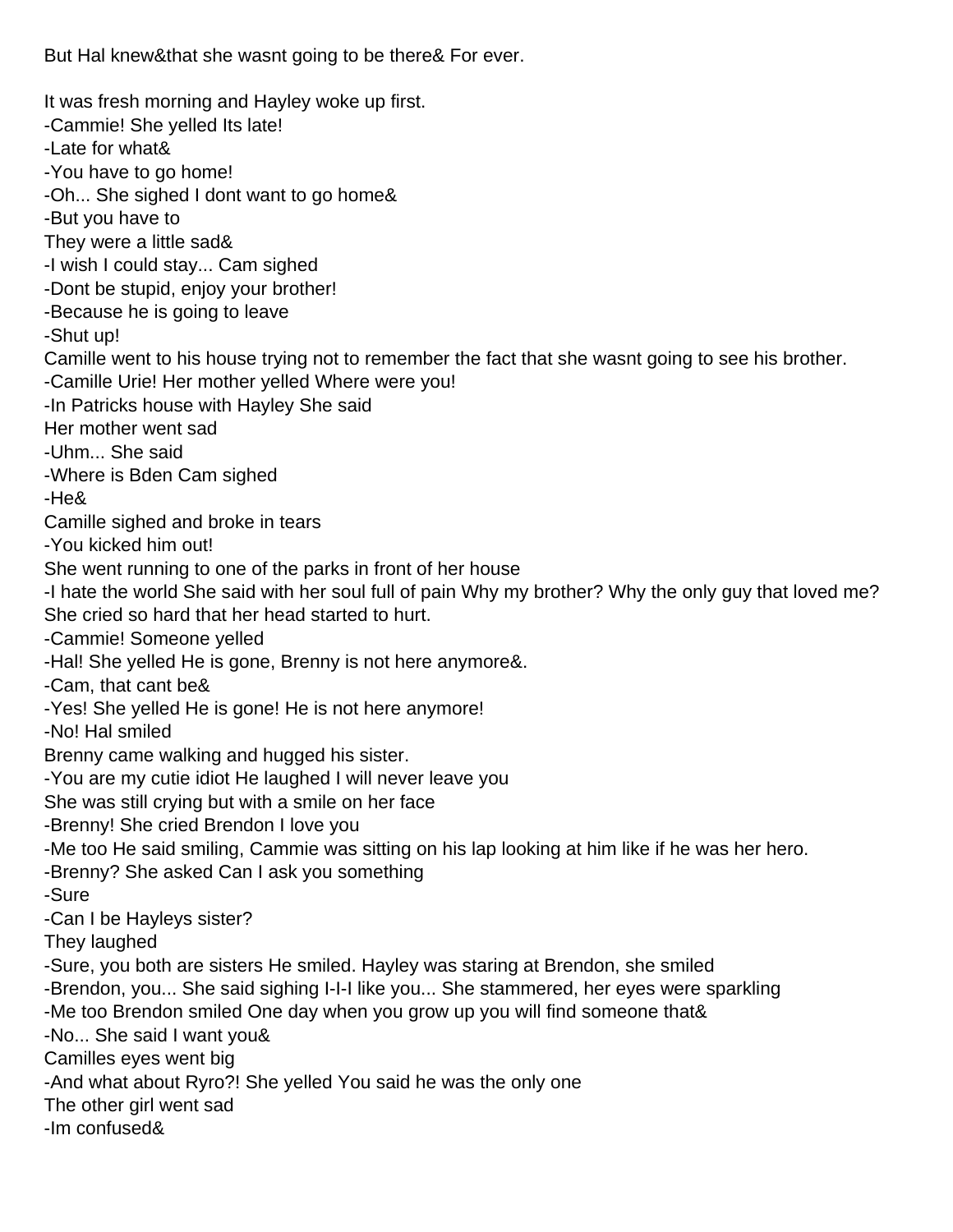Camille was jealous and saw Hayley with anger -He is my brother! She yelled Brendon was speechless -No, Cam! Hayley said I don t want anything with him! She winked He is only yours. Cam sighed -Ugh -Hug? Camille smiled -Sure! Camille and Hayley hugged. -Hal? Cammie asked -Yep? -You rock -We rock They went to the same school, had same friends and same enemies, teachers. But the only thing they hated about school was the fact that Brendon was in that school too. Brendon was such a different guy when he was with his friends (except Ryro and Spencer). -Brenny Hayley said Can you& -Ugh, Im busy right now& -Idiot! Camille cried -No Cam... Hayley said He is just&, let s go Cam They both hated School-Bden. Weeks passed and Cam was sick at home. Brendon and Ryan came inside the house laughing. -Cam! Brendon yelled Camille went jumping down stairs -Look who is here! Ry said -Ry! She yelled, Hayley came from behind Ryan Hal! Cam yelled again Camille ran towards them and Ryan smiled but Cam didnt hug Ry, she hugged Hayley. -Tell me what happened today! She screamed -Well&, I saw Ryan with a girl Hayley went mad A girl called Jacqueline& Ryan gasped -No, she is just& -Whatever... Hayley rolled her eyes Hayley wanted to cry, that was for sure, they went up stairs -Look, Hayley Cam said She is just another bad person She sighed -But how can he love me if Im just 11? She cried -One day when you grow up into a beautiful teenager, he will drool over you Cam smiled.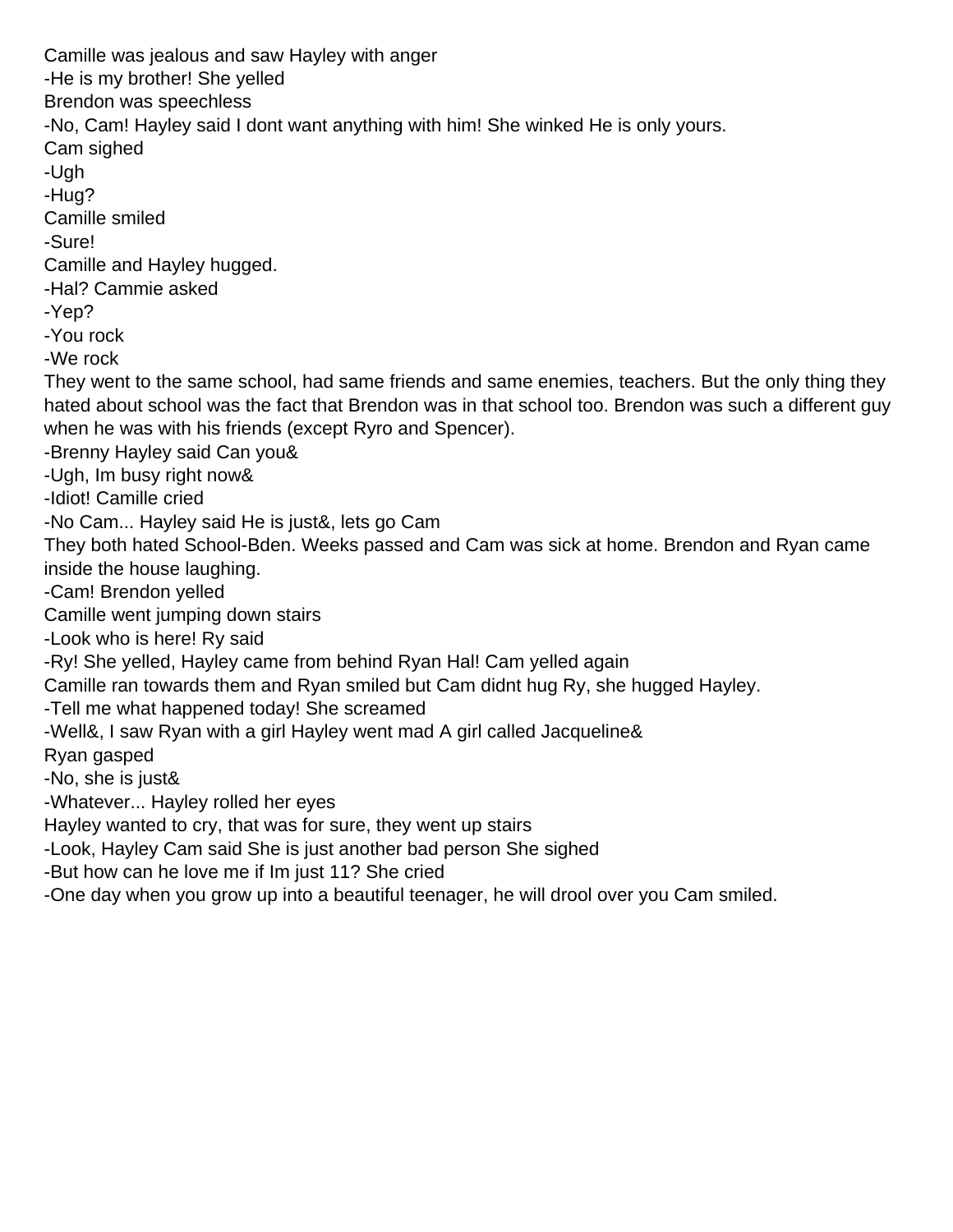## **2 - One boy one girl**

<span id="page-5-0"></span>Chapter 2: One boy one girl

Time had passed quickly Camille was 11 going on 12 and Hayley 12 going on 13. Ryan was taller than everyone and that made Hayley drool over him.

-Ry-Ryan She said stammering

-Yes? He said

-Do you... She blushed Do you like me?

They boy went red and got closer to her. His light brown eyes were sparkling; his pink desirable lips were so close to Hayley s lips. Both hearts started to beat faster and faster, those souls were in love. -I dont like you... He smirked Why if I....

A deep sigh came from his mouth, she wanted to talk but then a sweet kiss made her speechless. They boy was 17 and she was 12 but that wasnt big deal for them, they felt something stronger than everything.

Suddenly a gasp came from outside

-Hayley! Someone said

-Bren! They both said

Hayley went red and nervous; Brendon treated her like if she was her sister.

-He is 17 He yelled

-Brenny! She cried and left

-What are you doing? Pete is going to kill you

-No! I love her...

Hayley ran to Camille s house crying.

-Cammie! She yelled Camille!

-Hal! The other girl exclaimed hugging her What s happening?

-I kissed Ryan She said And...

-You had sex! She yelled

-No! She blushed and bit her lip Your bro saw us

Cam eyes went big

-You mean Bden saw you?!

-Yes! She cried Now he is going to tell Pete and goodbye Ryan

-No! He is not telling any body

Cammie hugged the older girl and called Brendon s cell phone

-Brenny, please come home She begged

-Oh ok Im going

Brendon arrived home

-Bren Hal said Im sorry, Im sure it is not going to happen again but please dont tell Pete

-I wasn t going to tell Pete...

-Thanks She smiled Thank you

-Tell me what? Pete said from nowhere

-That... Hayley began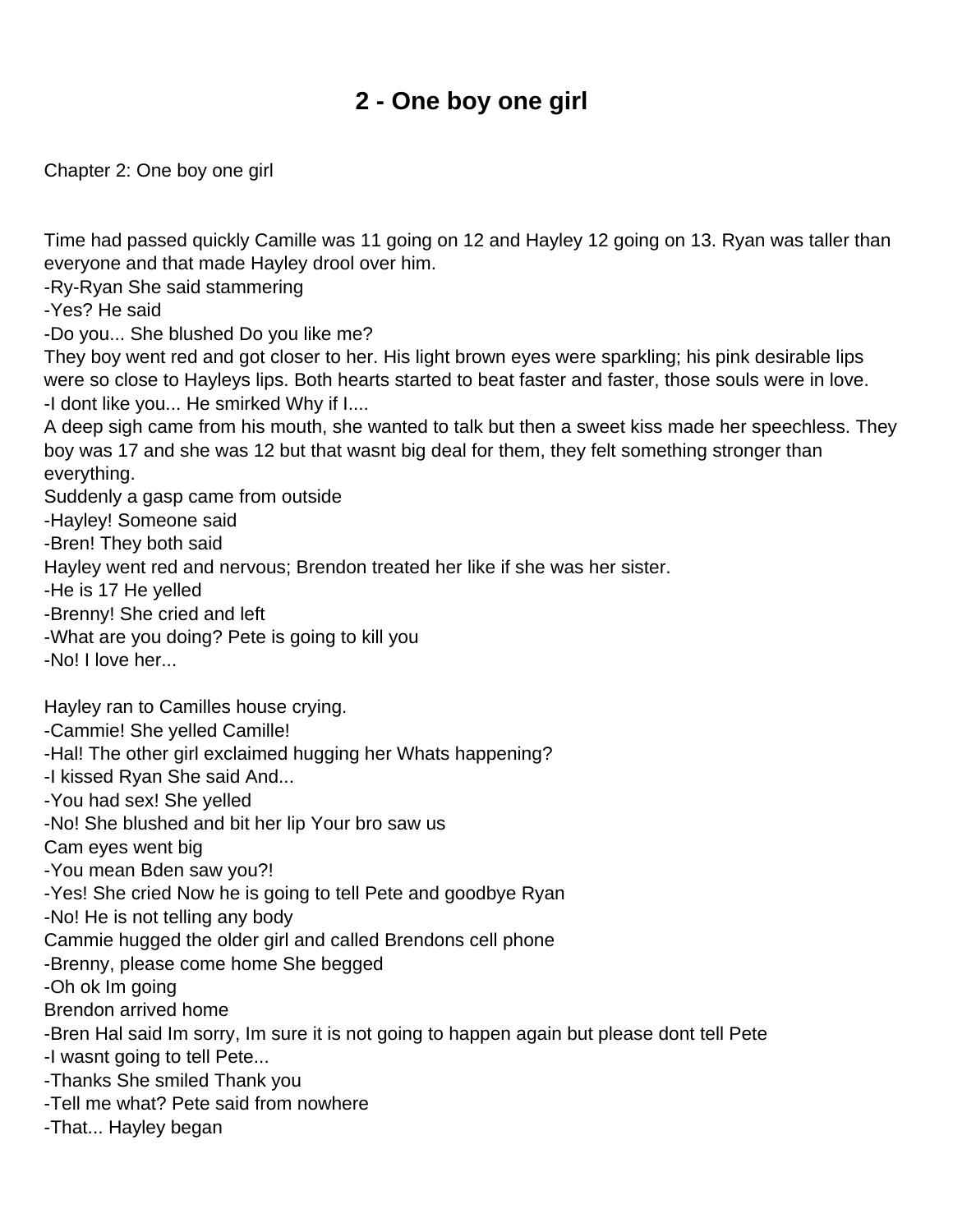-That I had sex... Camille interrupted -What?! Bden and Pete yelled -Cammie... Hayley whispered -You cant! Pete exclaimed Youre 11 years old -Yes... and me and... My boy sexy Willie She said Had sex yesterday and Hayley wanted to tell you but anyways... -Ca-Camille Bden said, the younger girl slapped him -And he saw us! Camille said Bden saw us She faked tears But... Im ok Pete was speechless, staring and how Camille spoke and Hayley wanted to kill her, although she was thinking: Thank you Cammie! She felt guilty. -Well, o-ok Pete said leaving Both girls left Brendon and went to a park close to Camille s house. -What the hell were you thinking Cam? Hayley said -I dont want your brother mad at you She answered -But you are 11 years old! She sighed You can t have sex -Well, technically I didnt have sex She smiled I just lied Hayley rolled her eyes and sighed again -But... Hayley s eyes went big What if he tells Patrick...?! Camille s eyes went even bigger than Hayley s eyes -No! She cried If he tells Patrick.... She sighed Im going to... kill him! Hayley gasped -I thought you were about to said: Suicide She sighed Cammie was curious -Su-Suicide? She said Is that a bad thing? -Well...yes The older girl replied Like emo people -Emo... She went confused What s emo? -You dont know...? Hayley asked Well then... forget it -But I want to know! Cam cried -No! Hal yelled You don t want -Ok... Both girls looked at each other and laughed. Camille was climbing a tall tree. She was having fun. -Cam, please, stop doing that Hayley sighed -But Hayley! She refused Im having fun! -Yes but we have to go home The older girl said -Well, ok Cam sighed But look at me! -Stop! That s dangerous -No, I don t think so Camille laughed but before she knew it her hands slipped and she fell. Her face had blood every where, she was unconscious. The tree was extremely tall and the floor wasnt exactly grass. Hayley was in a deep shock looking at her best friend with her face full of blood -Ahg! Hayley screamed loudly Cam! Camille! She didn t know what to do Please help! Someone! Hayleys face now was all covered by tears Brendon! Please! Hayley took out her cell phone and trembling called Brendon Hello? Bden! Camille had an a-a-accident -What? Brendon said confused -She is u-unconscious now Hayley was crying -Hal calm down what happened He said -I cant! She fell down from a tree, a big, tall tree! Hal was desperate She is unconscious!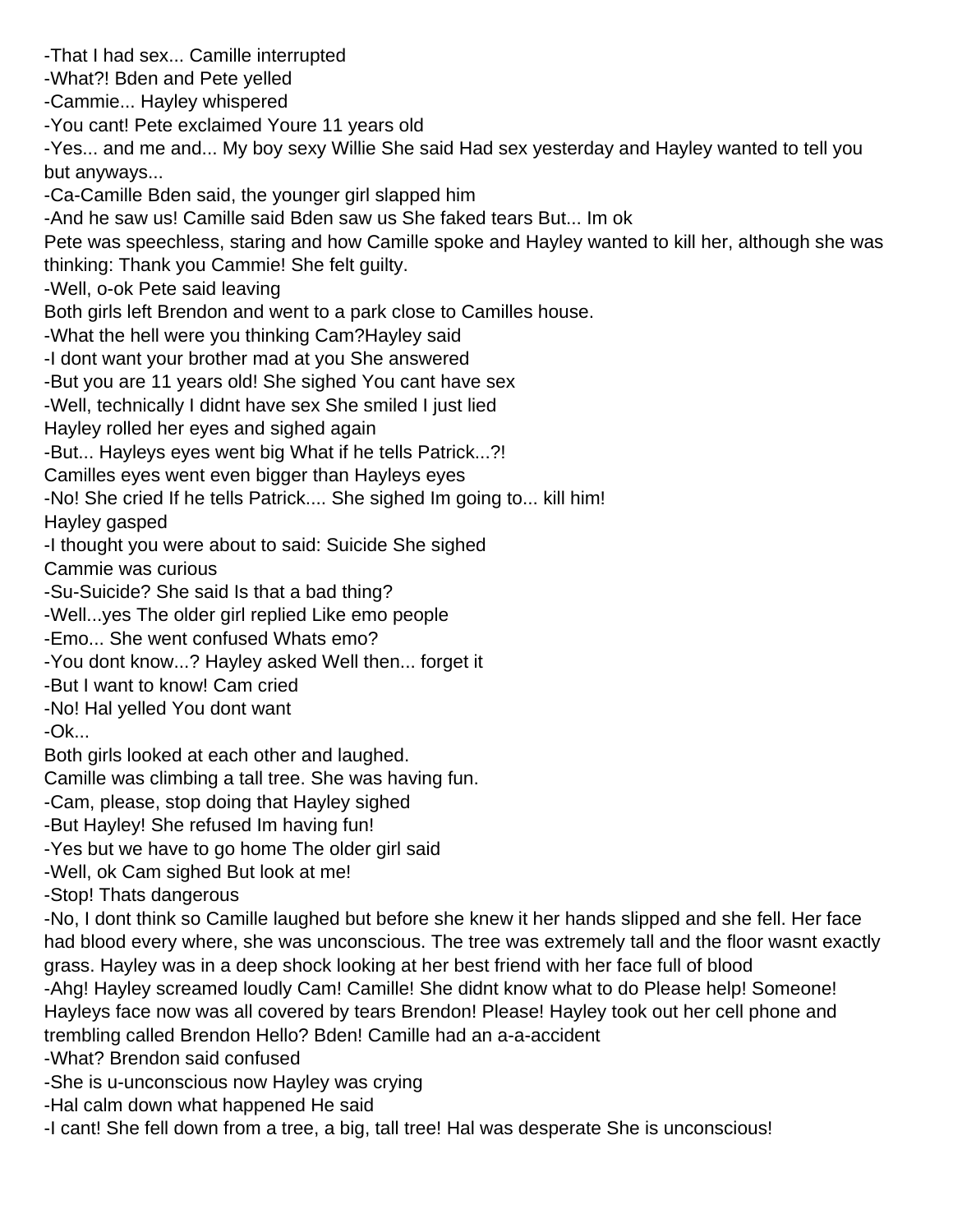-Where are you?! Now Brendon was desperate

-Park! Uhm, in front of your house She stammered

Hayley hugged Camille, the both of them had blood, but Hayley didn t care

-Cam please tell me something, I don t want to loose you Hal cried so hard that tears washed some of the blood that Camille had all over her face.

Brendon arrived, he was consternate about Camille

-My god! He screamed Camille!

-She is still unconscious Hayley was worried What if she is dead!

Brendon was shocked. Ryan got out of the car (he was with Brendon).

-Cammie! He yelled

They all went inside the car and went to the hospital. Hayley was carrying her little best friend. Her tears were falling down, she was really worried. Brendon gave Hayley some wet paper so she could clear the blood out of Cam s face. The girl didn t need a wet peaper she already had tears... at least that what she thought.

-Cam if you don t open your eyes I m going to She thought, then she had a flashback.

-Su-Suicide? She said Is that a bad thing?

-Well...yes The older girl replied Like emo people

-Emo... She went confused What s emo?

-You don t know...? Hayley asked Well then... forget it

-But I want to know! Cam cried

-No! Hal yelled You don t want

Her pain grew.

-Camille! Please open your eyes She was lost on her thoughts

Ryan looked at her

-Hal, she is ok He said But I don t think she is going to open her... He was speechless. Hayley saw a green glow on Camille s face; she opened her eyes and smiled. Then she whispered to Hayley:

-My legs are killing me

-Brendon! Hayley screamed Ca-Camille!

-Cam! Ryan exclaimed

-Oh god! Cammie! Hes eyes went big Hayley!

-What? Hayley said

-How!? Brendon stammered

-Just drive to the hospital! Ryan yelled

-Oh, dont yell at me Bden replied

They arrived to the hospital, emergencies. Nurses came and attended Camille

-Jesus! One of them said

-Oh! Put her in one of these stretchers Another said

These things made Brendon, Hayley and Ryan worried. Time passed, one of the nurses went towards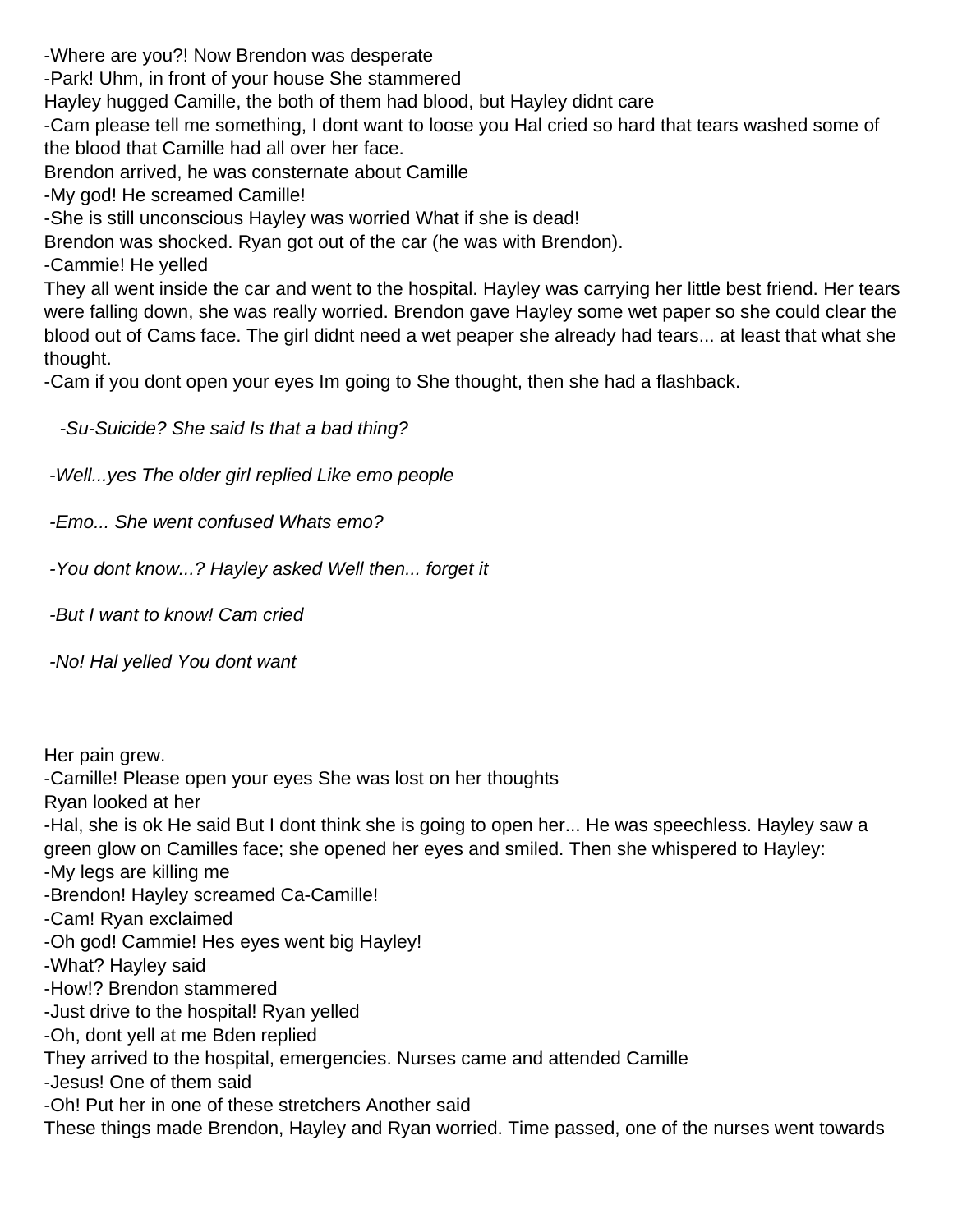them and said: -Who is in charge of this girl? -Me Brendon said Im her brother The nurse whispered to Brendon: -She wants to see you The nurse sighed You are Brenny right? He smiled and went inside her room -Cam? He said -Brenny! She yelled Im worried, I herd that my legs are broken She was worried I am afraid, what if I... Brendon smiled -Sh, don t speak He kissed her cheek I m sure you will be ok -Wait Bden The girl said What s emo She asked -E-emo!? The boy exclaimed Who mentioned the word emo? -Ha-Hayley -What?! Suddenly Hayley entered to the room desperate -Camille! She cried -Hal! -Thanks god! You are fine -Im sorry Cam sighed You were right -Im always right They hugged -Did you cry for me? -Of course you idiot! Hayley said mad -Ok Cam laughed -Hayley Brendon asked Can I talk to you? -Su-sure She said They went outside the hospital. -Hal... Brendon said sweetly I just don t want you messing with Ryan Brendon sighed Hayley giggled -Brenny! She said Why do you say this? -I wasnt about to say that He thought They were looking at each other -So... She said -I-I don t know.... -Brendon... I m 12 years old... She looked at him like if he wanted something -I know! She smirked -Beside, I like Ryan She laughed -I know He rolled his eyes -Hal? Someone said -Ry-Ryan!? She yelled Hayley went red and gasped -You like me? He said -Im leaving Brendon said, no one answered -I-I li-like who?! -Hal...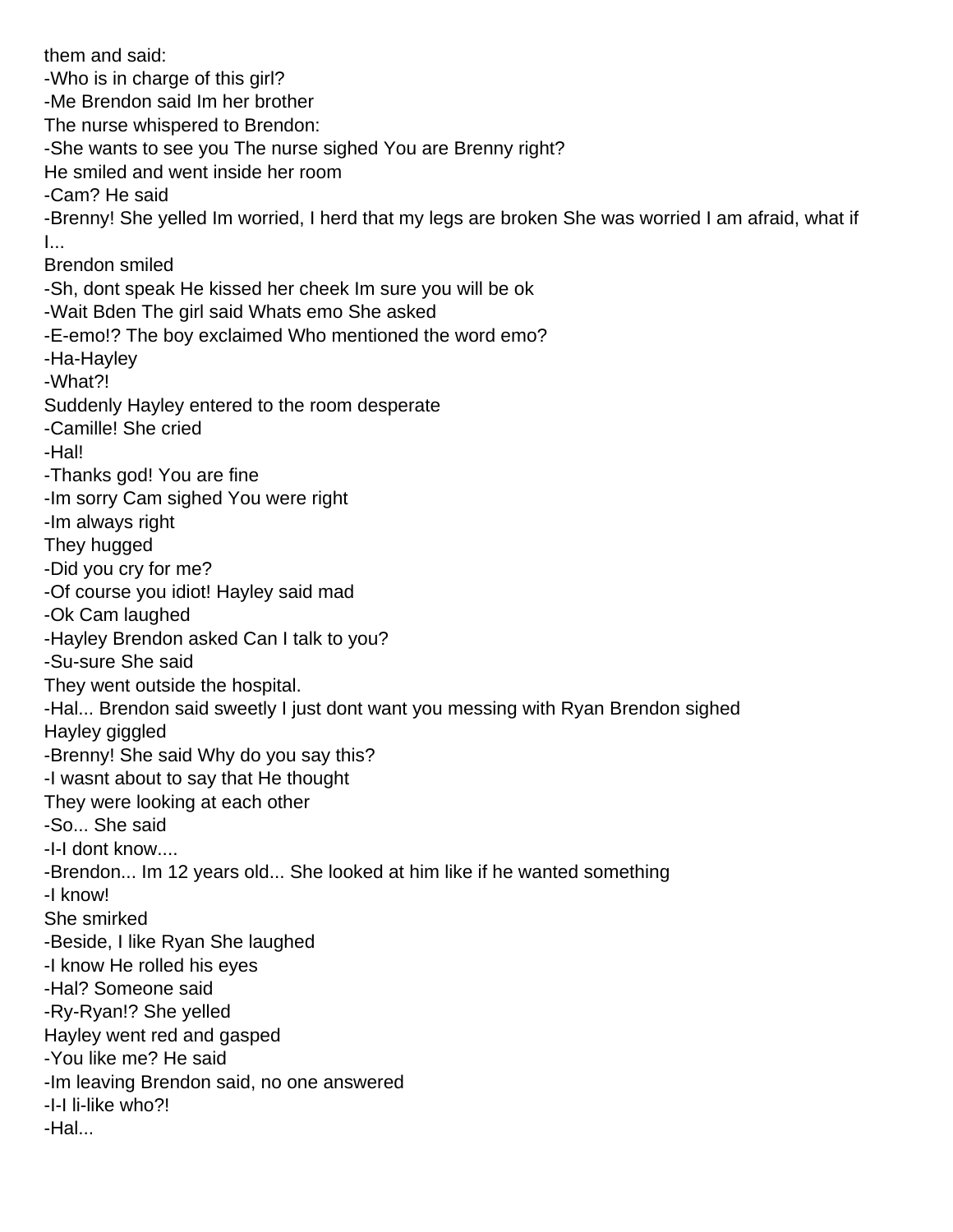-Ry-Ryan

-Why do you call me Ryan? He smirked Call me Ryro or Ry

Hayley went red again

-O-ok She stammered

-Hal... he said Please do me a favor... He bit his lip Give me another kiss

-Ry She said sweetly But Im 12 years old

-So what? He smiled Don t you feel in love?

-Yes... She blushed But...

-I don t like the word but He said getting close to her I like you

-Ry-Ryro She said How can you love me?

-How? He replied Like this... He gave her a sweet kiss that made her feel in love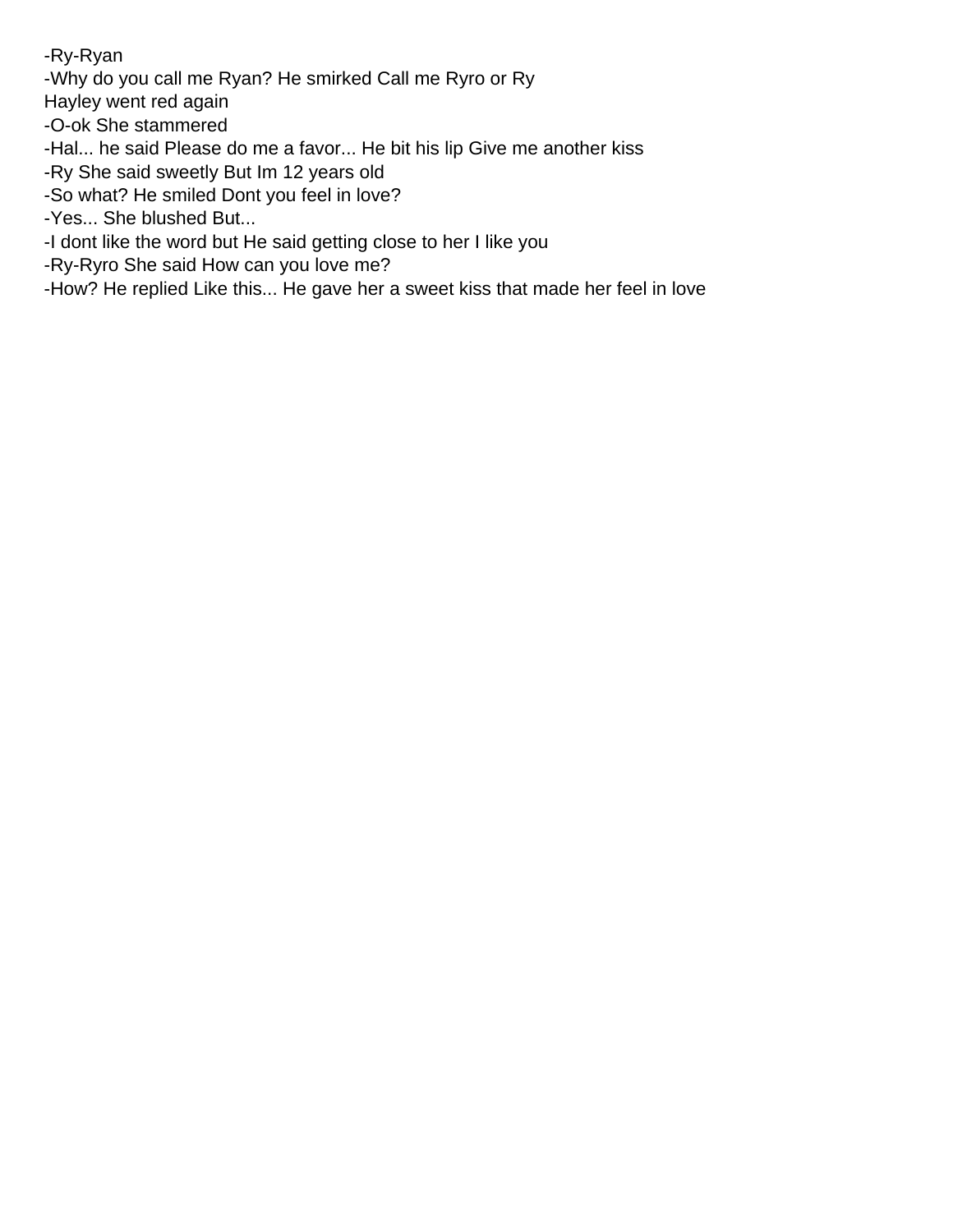## **3 - Love is only for two (don't leave me)**

<span id="page-10-0"></span>Chapter 3: Love is only for two (don t leave me)

It wasn t easy for Camille accepting that her best friend had a boyfriend. She was 12 years old when Hayley left her. Are best friends for ever? It was hard not only for Camille. Hayley who was 13 years old sometimes felt like she had to choose between Ryan or Camille and the worst part was that only Camille knew about her romance with Ryan.

-Hayley! She said Want to sing?

-I cant Cam Hayley said worried

-Ryan, Ryan, Ryan

-Cam, please!

-I don t care... The younger girl was mad Where is our friendship?

-Here!

-Where! I don t see it! Camille said I m leaving bye...

-Cam! Hayley yelled but Camille didn t answered

The younger girl was walking down the street remembering all those moments that made her happy, those moments when she spent time with Hayley.

-Sh! don t scream Camille said

-But I like screaming! She replied I m only 8 years old, I m aloud to scream!

They hugged

-Ok, let s scream Camille said

Both little girls screaming like two crazy girls, their friendship was indestructible...

Some tears appeared in Camille s eyes. She felt alone. Suddenly someone called to her cell phone. -Camille? Patrick said -Pa-Patrick?! She replied -Yep He giggled How are you? -Im fine She was confused How about you? -Uhm, Im ok He said Hey want to come over here? -O-ove-over what?! He laughed -Over my house -We-Well Im going She said stammering -Fine He said Ill be waiting you He hung up. Camille was going to Patrick s house when her cell phone rang again, this time was Hayley.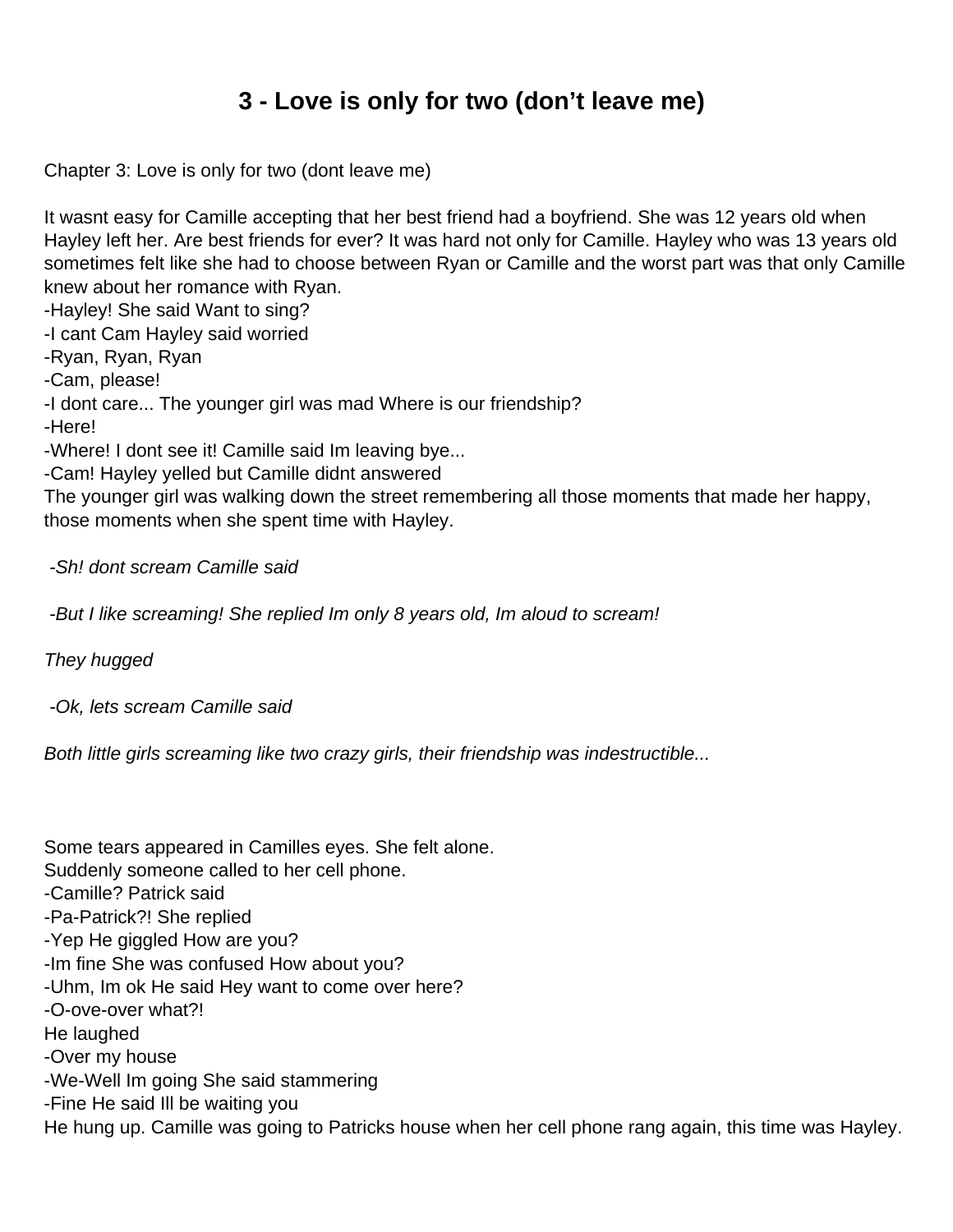-Hey She said -Hello Camille rolled her eyes What do you want? -Cam, I m sorry Hayley sighed I m really sorry -Well... promise me you will spend more time with me She said -Of course! Hayley yelled So friends again? -Nope She laughed Best friends! Hayley laughed -Well, got to go Hal said Bye -Bye Camille hung up She walked to Patrick s house; she was smiling thinking about those things that made her happy. Finally she arrived, Camille sighed, she knew that the person she loved was going to be there, that they were going to be alone... and those things freaked her out a little. Cam knocked the door. -Its me She said Camille Patrick opened the door; he looked at her sweetly and smiled. -Cam! He said Want to come inside? He giggled and went nervous It s warm inside He said shyly Camille laughed and entered to the house -Patrick... She blushed Are you living alone? -Yep... She sighed and both sat down on one of the sofas, Camille was quiet until Patrick asked something that made her nervous -Are you currently single? He looked at her and she freaked out -What?! -No... I mean... I want to know what s up about your boyfriend He said shyly -I-I don t have a-a boyfriend Camille stammered -Oh, but Hayley does have one right? He replied -What? Cam s eyes went big No! She, she doesn t have a boyfriend or anything... Patrick couldn t resist and sighed -Dont lie... He started to remember, his eyes went big... You! You had sex! He said nervously as Camille blushed -No! She yelled I was... -Oh my god! He yelled With whom! Now he went mad -I was lying! Cammie screamed and gasped as she covered her mouth with her hand immediately No-nothing -You... lied? -No! She cried -Yes... but why? -I dont ... She felt horrible but she had to say something Who told you that? -Pete... -Do you know how to keep a secret? Camille said -It depends -Im going to tell you something but... She sighed Dont tell Pete Patrick nodded and Camille got closer to him -Ok He sighed -Well one year ago... She looked at him Ryan and Hayley kissed, Pete was going to kill him and her... so I lied... -Stupid He whispered It was just a kiss -But Ryan is 4 years older than Hayley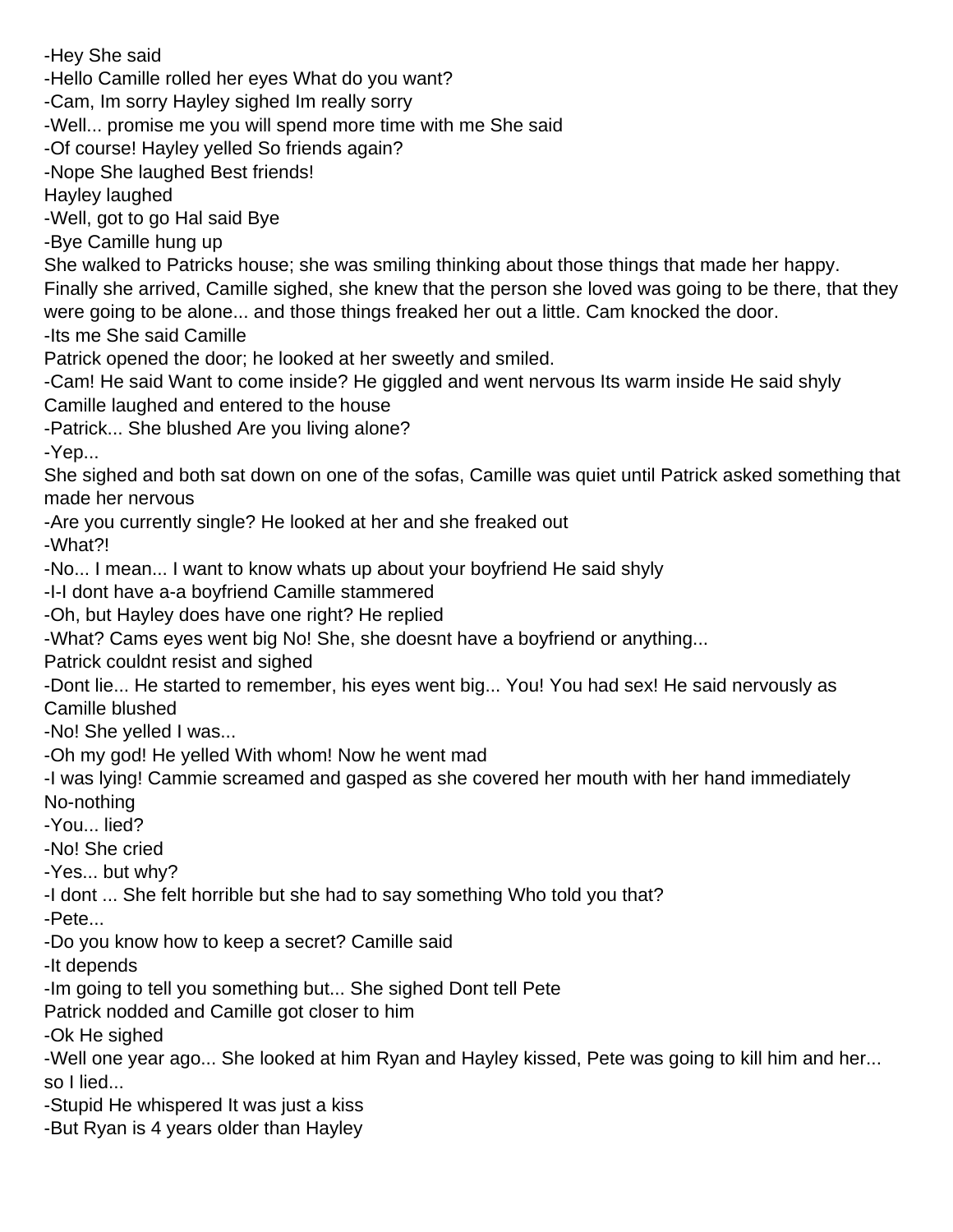-So what? He rolled his eyes Camille looked at him with sparkle in her eyes, she felt in her own paradise. Sometimes she desired his lips but Camille knew he was 20 years old and she was 12. -You are 20 She whispered -Im a grown up! He joked She smiled. Patrick softly touched the girl s face, she blushed. -Patrick... She sighed -Your face is soft like snow -Thanks She smiled I like your hair Camille took off Patrick s hat He blushed and shyly giggled as he put his cup on again. Camille s cell phone rang. -Hello? -Hi, it s Bden -Brenny! -Hey! He sighed Where are you The girl gasped -I-Im with..., Im alone She lied Wait me Im going home right now -Uh, ok... Brendon hung up -Im sorry Trick She sighed I got to go -Oh, it s ok, Bye He said kissing the girl s cheek, she blushed -B-bye Camille arrived home... but something was wrong in there... Hayley was with Ryan in a café. They were looking at each other for hours and hours. -Hayley Ryan said I love your eyes She giggled and smiled -Thanks -I wish you could give me another kiss -Ryan... She said but someone interrupted her -Smile! A paparazzi said Hayley covered her face with her hands and Ryan went mad -Clear off you idiot! -Oh my god Some teenies around there exclaimed Is Petey Wentz sister? -shoot! She said worried -Stop it you mother fracker! Ryan yelled mad at the paparazzi -Awesome, Peter Wentz sister The paparazzi said and laughed Ryan and Hayley left running and hid in alley. -Ryro! She cried What are we going to do? -No-nothings is going to happen He stammered -I don t want to leave you... -Don t worry Pete does not read the news... Hayley was worried and sighed. -If something happen I want to give you something She smirked -Hal... He sighed but she kissed him passionately. Ryan continued the kiss and made it deeper. They

took a breath and continued. Ryan and Hayley were kissing in an alley escaping for some stupid paparazzi, they loved each other, they desired each other and it was obvious that they were deeply in love.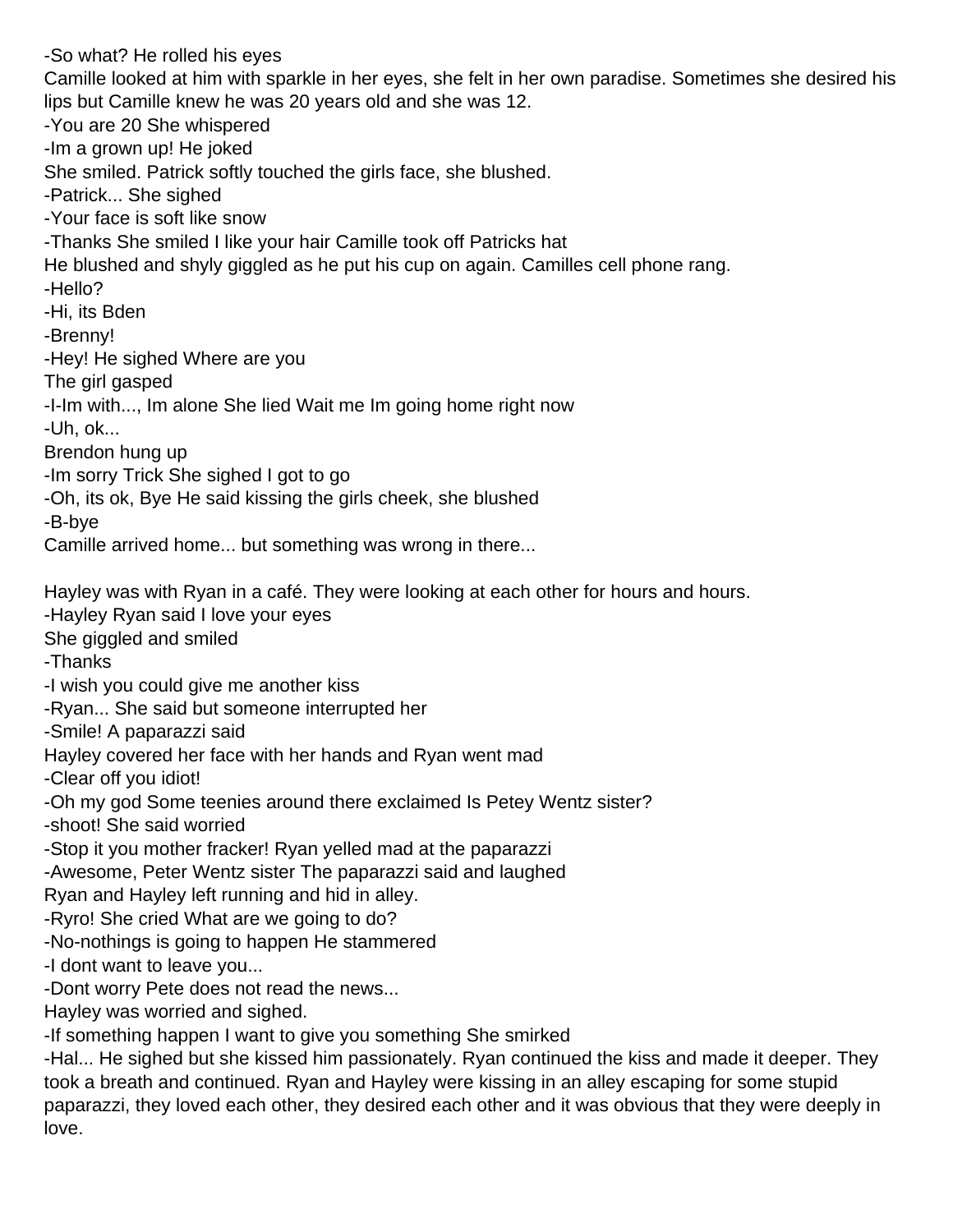As they left that warm alley, Camille fell in a deep depression. Hayley arrived to Camille s house to pick up some stuff and saw her sitting in a corner crying so hard, she had blood all over her hands. Hayley freaked out.

-Ca-Camille! She yelled desperate What happened

Camille didn t answered she was crying. The older girl cleared the blood from the younger girl s hands. She hugged her friend.

-Hal... Camille said trembling and crying Mom and dad.... She had a flashback.

-Im home The girl said

No one answered, she sighed

-Camille Her mom said sweetly We have to talk

-Mom... what s going on? She asked

-Brendon She sighed He... is going to leave us

Camille s eyes went big

-Mom! But, he can t leave us! She cried

-He is not following the right path Her mom shook her head

The girl started to cry

-And do you think I want to follow that path?!

-Shut up! Her mom was mad You are going to!

Mss. Urie hit her so hard that her mouth started to bleed

-He is gone and you are can t see him anymore Mss. Urie yelled

Camille saw her mother

-How can you be so mad at your self?

Her mother hit her one more time

-Mom, please! She yelled

-he is gone ok?! He is not here anymore

The girl went up stairs and looked her self at the mirror, she was exactly like her brother, she knew... that he wasn t gone.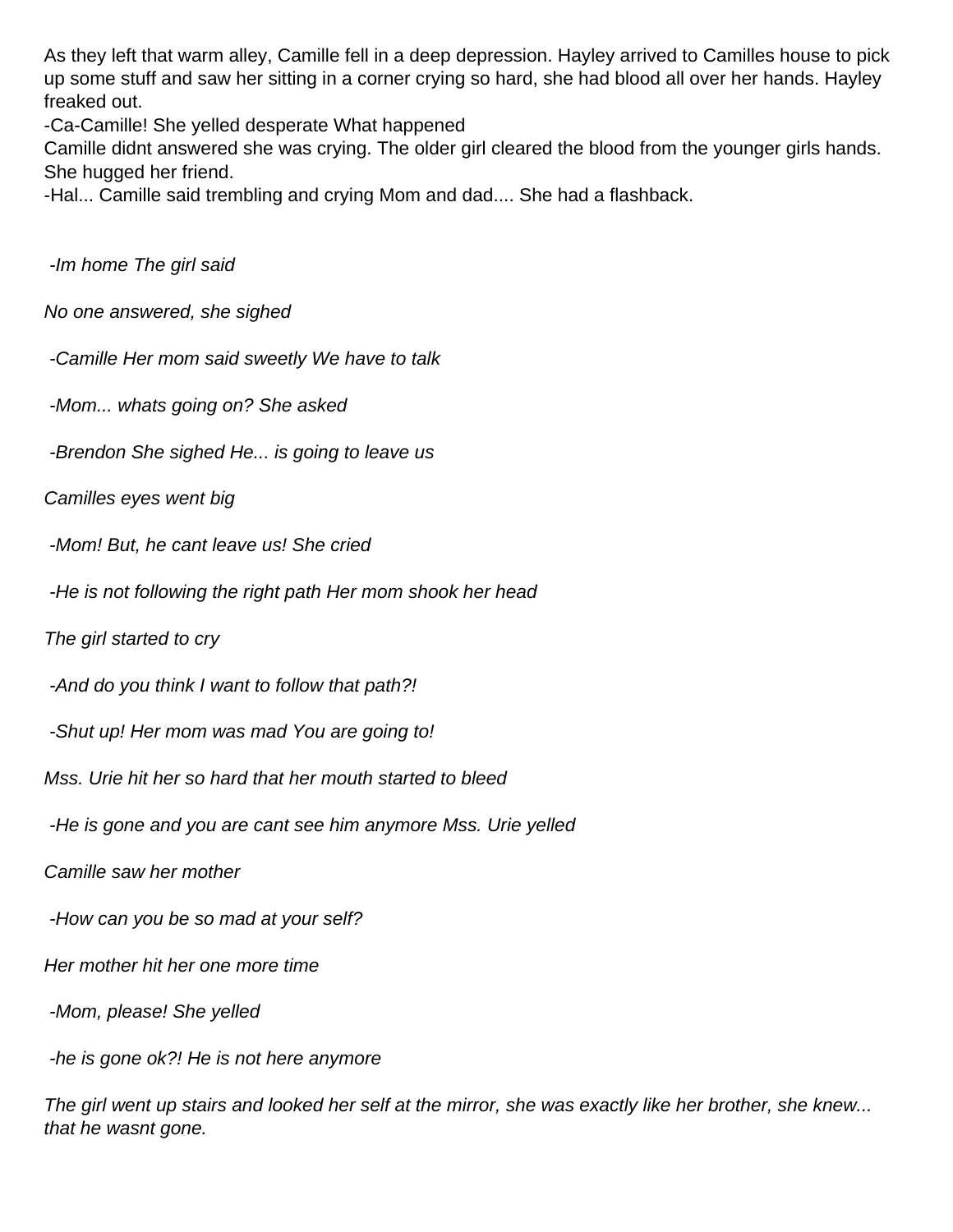Camille ran to her brother s room he was there packing his stuff. -Brenny! She yelled crying Don t leave me -What happened to you?! He said looking at her bleeding mouth -Nothing... Don t leave me please! She sighed -It was mom right? He said mad She nodded -Brenny... -Im sorry Cammie He said as some tears escaped from his eyes I- Im sorry... The little girl hugged her brother -I love you! She cried I would never let you go and I promise that Im going to leave home just like you. The boy was crying just like her -Please don t He said He gave her a note -Brenny! She screamed Please! Don t leave me, don t leave you little sister! He saw her and gave her a kiss on the cheek -I love you -No you don t! Because, you re leaving me... The boy was crying -Good bye Camille Urie He said and left her -Brenny! She yelled, her voice was full of pain just like her soul. She opened the note that he gave to her

I will be with you... forever and ever don t matter what would happen The girl shook her head

Camille, I love you and no matter where I m you will never forget me ok? With love... Brendon your big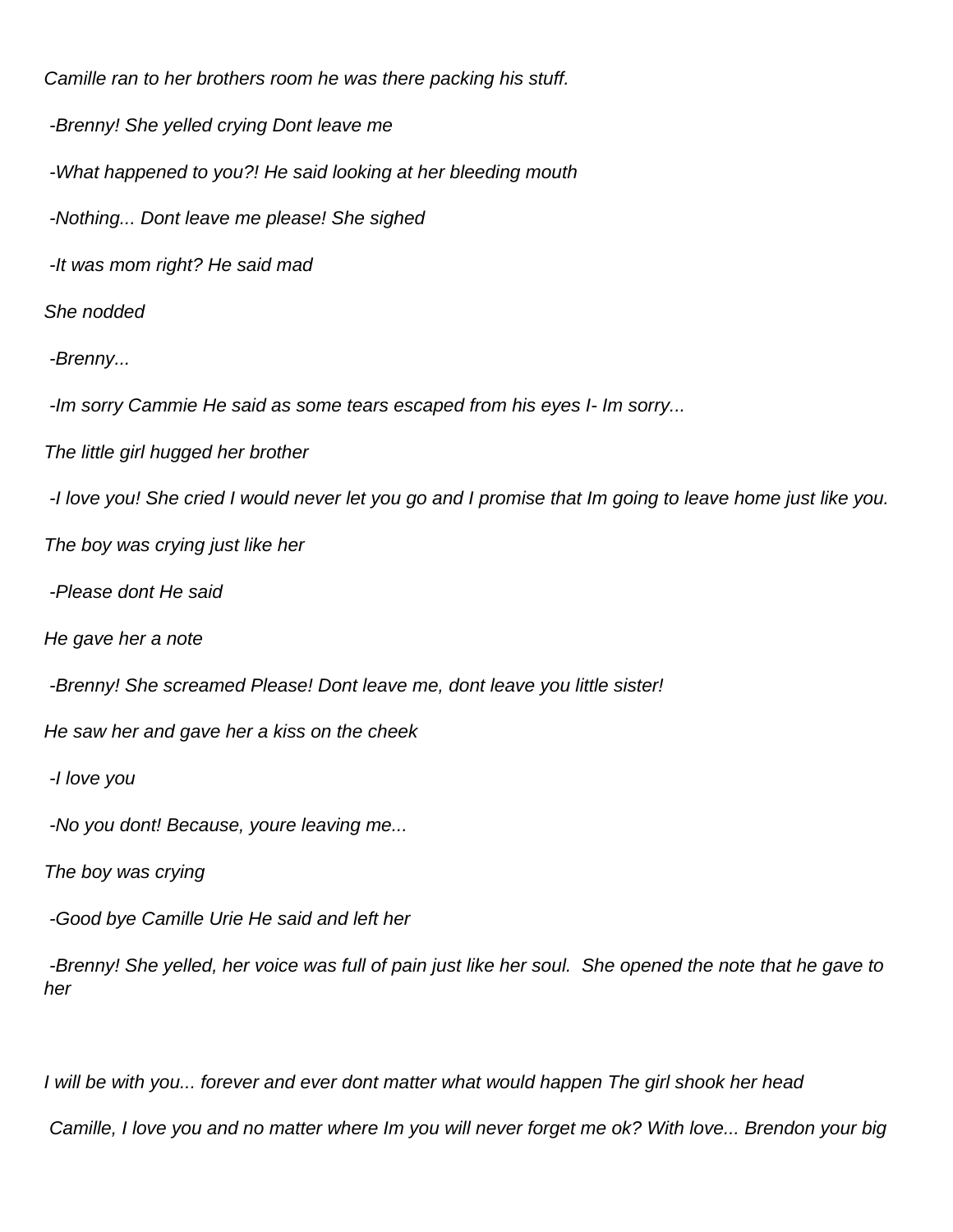Camille sat on a corner, lights were off, she felt alone.

One day passed, Hayley slept over Camille s house. Cam was still shocked. The older girl was worried, afraid and sad, she knew that Pete was going to read the news and then... Good bye Ryan. In the other hand Camille was speechless, now she hated talking and hated the real world.

-Why is everything so confusing? Hayley refuted

Camille hugged her and whispering said:

-Dont go

Hayley knew she had to go home

-If you want to you can come with me The girl sighed

Camille nodded, she hated home. Both girls went to Hayley s house. The wind was blowing strongly making Camille s hair messy. Hayley saw her friend s hair.

-I wish I had your hair She sighed Im thinking about dying my hair

Camille saw her friend hair and sighed

-Beautiful She whispered Your hair...

Camille was wearing one black ribbon on her wrist saying: I miss you. Hayley saw it, she rolled her eyes.

-Cam, if you keep remembering that She sighed It will be even harder

Camille shook her head as some tears escaped from her eyes.

-Im sorry he had to leave us... Hayley added Im hurt just like you A sigh escaped from her mouth He was my friend too She smiled looking at her friend Sometimes even more than that She whispered. Camille s eyes went big.

-I knew it...

Hayley bit her lip worried.

-But... nothing happened She replied

Camille rolled her eyes.

-And Ryan? She asked

-Ugh! Dont you hate words?! Hayley answered. Camille stopped walking; she looked at her friend with an awkward look and kept on walking. Both girls kept the big silence until they arrived to Hayley s house; they knocked the door and sighed. Pete opened the door he was mad at Hayley.

-Hayley... He said What s this?! He pointed the image of her and Ryan in the news, and then he was yelling

-Ry-Ryan Ross and m-me? She stammered

-Ryan Ross and you? He sighed Yes, Ryan Ross and you... His eyes were full of anger You are 13 years old!

-So what?!

Pete laughed sarcastically

-Don t even think of seen Ryan again!

-Oh, no! She went mad You are not my father!

Pete stayed in silence

-Do you think he would accept this?